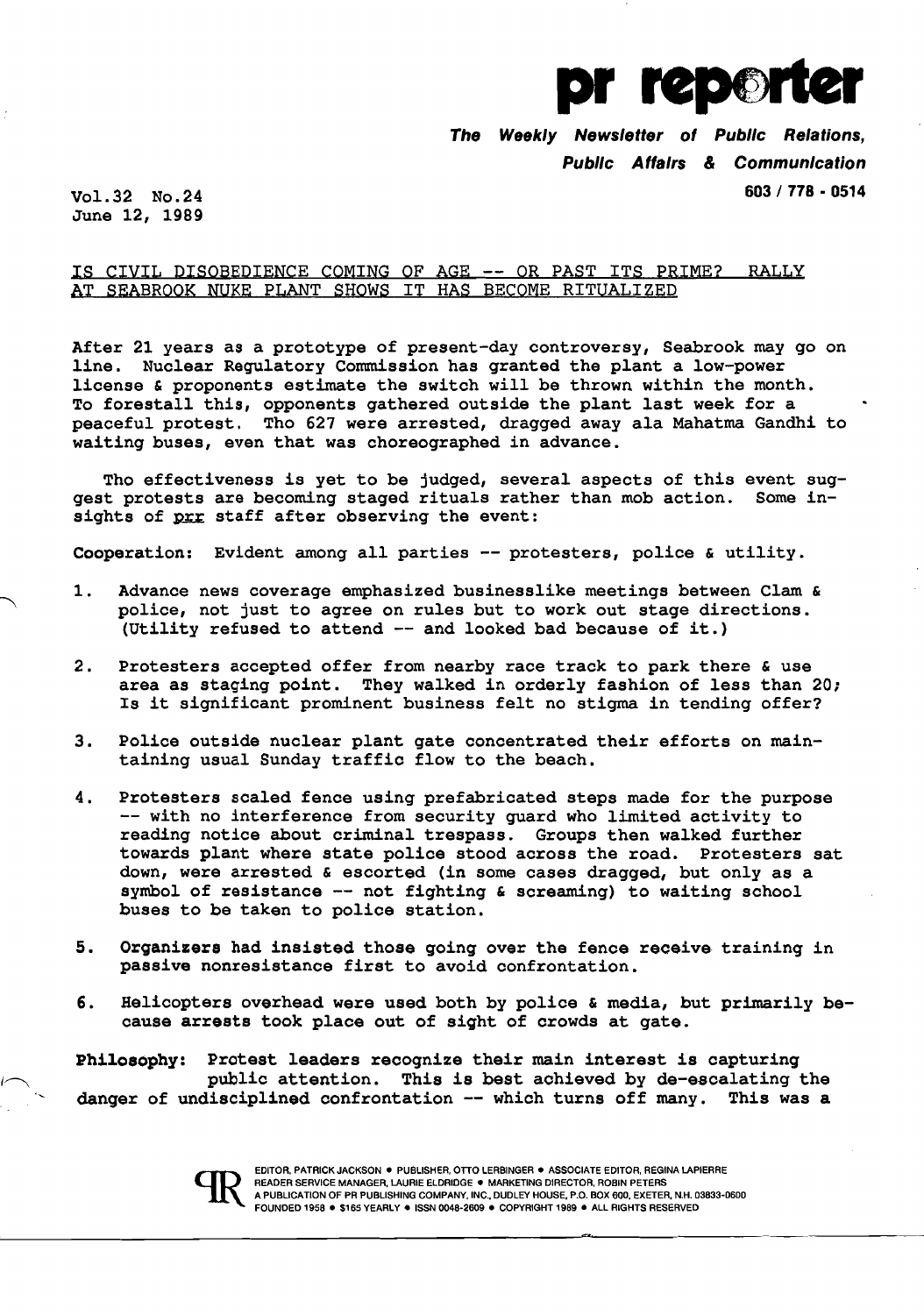major failinq of previous rallies. For every ally qained, 8 or 10 became favorable to nuke from fear of civil unrest which Clamshell illustrated.

Demoqraphics: No litter, druqs, drinkinq visible amonq broad spectrum of these anti-nukes. Equal number of men & women, some "products of 60s," now brinqinq children. Psychoqraphics of those choosinq civil disobedience suqqest inner directedness & anti-authoritarianism -- they are probably not concerned about perceptions of broad majority.

Some differences from recent Washington pro-choice rally (t&t 5/15 & 5/29): partioipants wore black, not white. Much qreater individualism on siqns & banners, more homemade look. No speeches, since they were made the previous day at nearby Hampton Beach. Anti-nuclear activists have not yet mainstreamed into wider pocketbook & safety issues.

Affinity Marketing At Given a crowd, publicists & marketers cannot be kept<br>Single-Purpose Event away. The 5,000 persons opposing low power testing away. The 5,000 persons opposing low power testing at Seabrook were exposed to more messages than the planned sonqs & speeches aqainst danqers of nuclear power in a densely populated resort community. Affinity qroups took advantaqe of the qatherinq to display literature or merchandise, add prospects to their mailinq lists.

Causes included some with nuclear power connection: anti-nuclear weapon peace qroups; solar & windpower advocates; qeneral environmental orq'ns. Those with more remote connections to the purpose of the rally included qroups backinq Nicaraqua, Indian riqhts, organic food, anti-spousal & child abuse. An ice cream firm provided a percentaqe of sales to Clamshell, a yoqurt firm provided free product samples.

Opposition Had A plant pr rep was<br>PR At Work in the press tent in the press tent to immediately offer reporters corrections or clarifications of statements made by rally speakers. His presence was announced on the loudspeaker, but other than collectinq a few catcalls, his work was unimpeded. The plant also had a booth passinq out literature!

Many protesters know rules of the qame better than the orqanizations they're opposinq, will usually respond to an opportunity to set mutually acceptable qround rules. Some of their demands may raise the ire of corporate or qov't officials who insist on "standinq by their principles." That usually means trouble, qets sympathy for protesters. If you face a demonstration, seek advice from employees who have been part of such demostrations. Every orqanization today has in it people who have at some time demonstrated against somethinq. You may well be able to create strateqies that keep proceedinqs calm & choreoqraphed.

Why This Change? Many members of the qroup have over 2 decades of practice rallyinq aqainst this structure-turned-symbol. Two types of maturity may be at work: aqe & realization peaceful protests let more people hear your message. This one was more like a street fair or stylized 18th C. warfare than the protest marches of the past. Corporations, utility itself are also well-rehearsed at this point, & police too -- no hoses or doqs.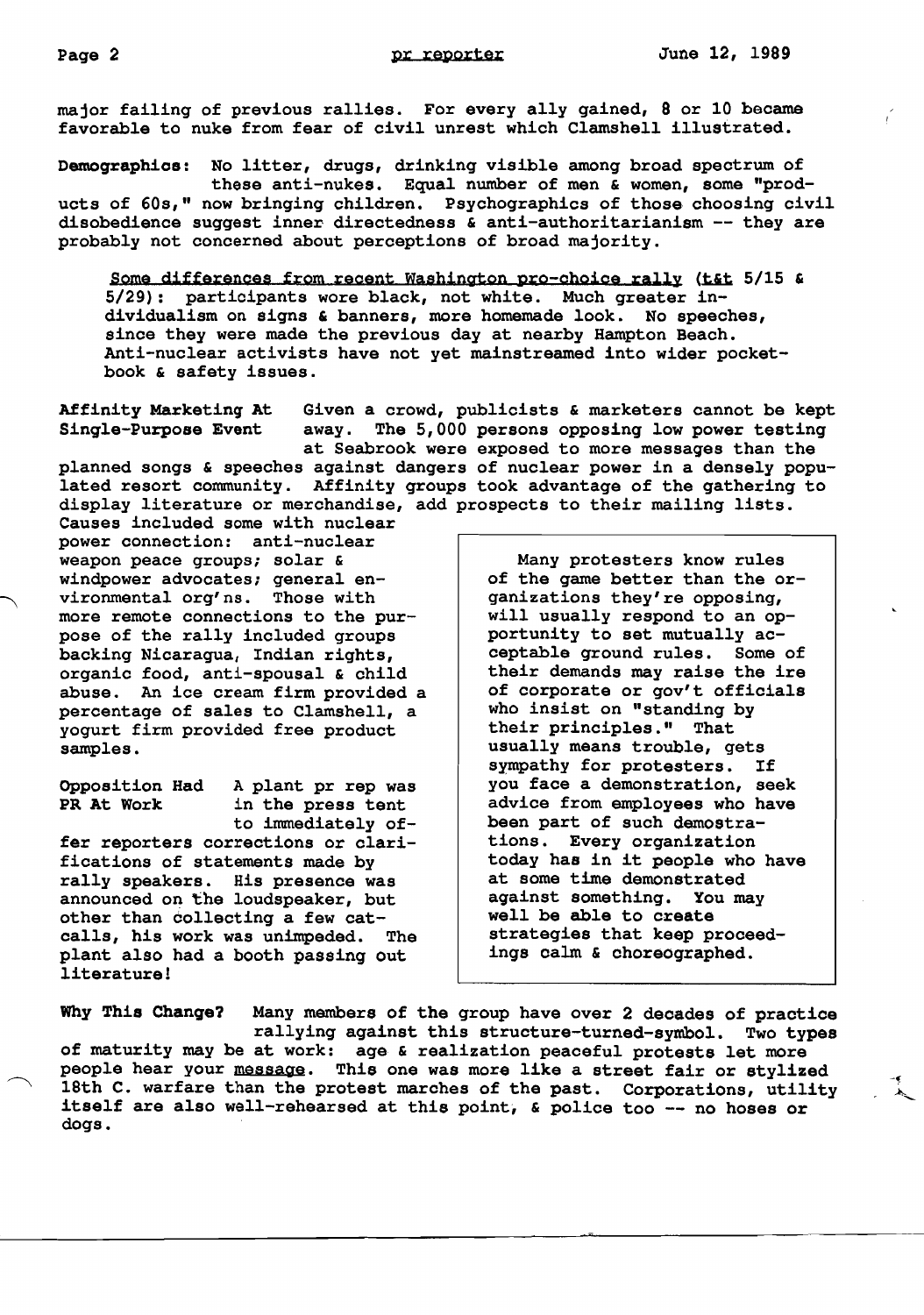WHAT DO EMPLOYEES WANT MOST TODAY? What do employees want most from<br>SURVEY FINDS SOME UNEXPECTED CHANGES employers? What service/benefits

employers? What service/benefits do they care least about? Research

from Sirota, Alper & pfau (NYC) randomly selected 350 employees from cos across the US to determine: a) which aspects of organizational performance workers deemed important; b) how their workplace measured up according to these dimensions. Some of the results may surprise the average CEO:

|    | Most Important     | Moderately Important    | Least Important       |
|----|--------------------|-------------------------|-----------------------|
| 1. | safe environment   | performance recognition | daycare assistance    |
| 2. | good benefits      | opinion sought by mgmt  | EEO program           |
| З. | open & honest comn | advancement opportunity | challenging work      |
| 4. | respect            | compensation            | decisionmaking opp'ty |

Employees rate their mqmts poorly on communications (only 51% favorable), well on safety (83%). They're disappointed with employers' handling of all items in the middle category (below 50%) except "compensation," with which they are moderately well satisfied (66%).

Study concludes that employee goals with largest satisfaction gaps cost little or nothing to remedy: communication, recognition, respect-<br>ful treatment.

profit was fairly distributed to key constituencies, answer was a

"This info may startle many<br>managers," Bruce Pfau told prr. "because 2 myths continue to prevail: a) that employees want to work little for a lot; Another category: How fair is b) that they are bored, want a profit Distribution it? Asked if lot of diversity. This study it? Asked if lot of diversity. This study<br>they thought dispels them both." dispels them both."

resounding "No": a) Top mgmt gets too large a share, b) stockholders get one that's just right, c) employees & the community get too meager an amount, d) too little is set aside for reinvestment into operations.

Note that top mgmt, not stockholders, is seen as "villain." Recent study by TPF&C shows CEO pay galloping ahead, percentagewise, of everyone else. In 5 yrs it has grown from 41x greater than pay of a skilled worker to 55xl "This is the stuff of which revolutions are made," says one business prof. And which shareholders won't exactly love, one could predictably add.

MEDIA SO MUDDLES FACTS Recent media reports suggest an insensitive Pan EVEN CARING GESTURE American Airlines gave the people of Lockerbie,<br>BECOMES PR MESS Scotland a party in reparation for a Christmas Scotland a party in reparation for a Christmas<br>blighted by the Flight 103 tragedy. One article

blightharpoont in the V and  $\alpha$  is the value  $\alpha$  is the symbolize  $\alpha$  and to the mourning."